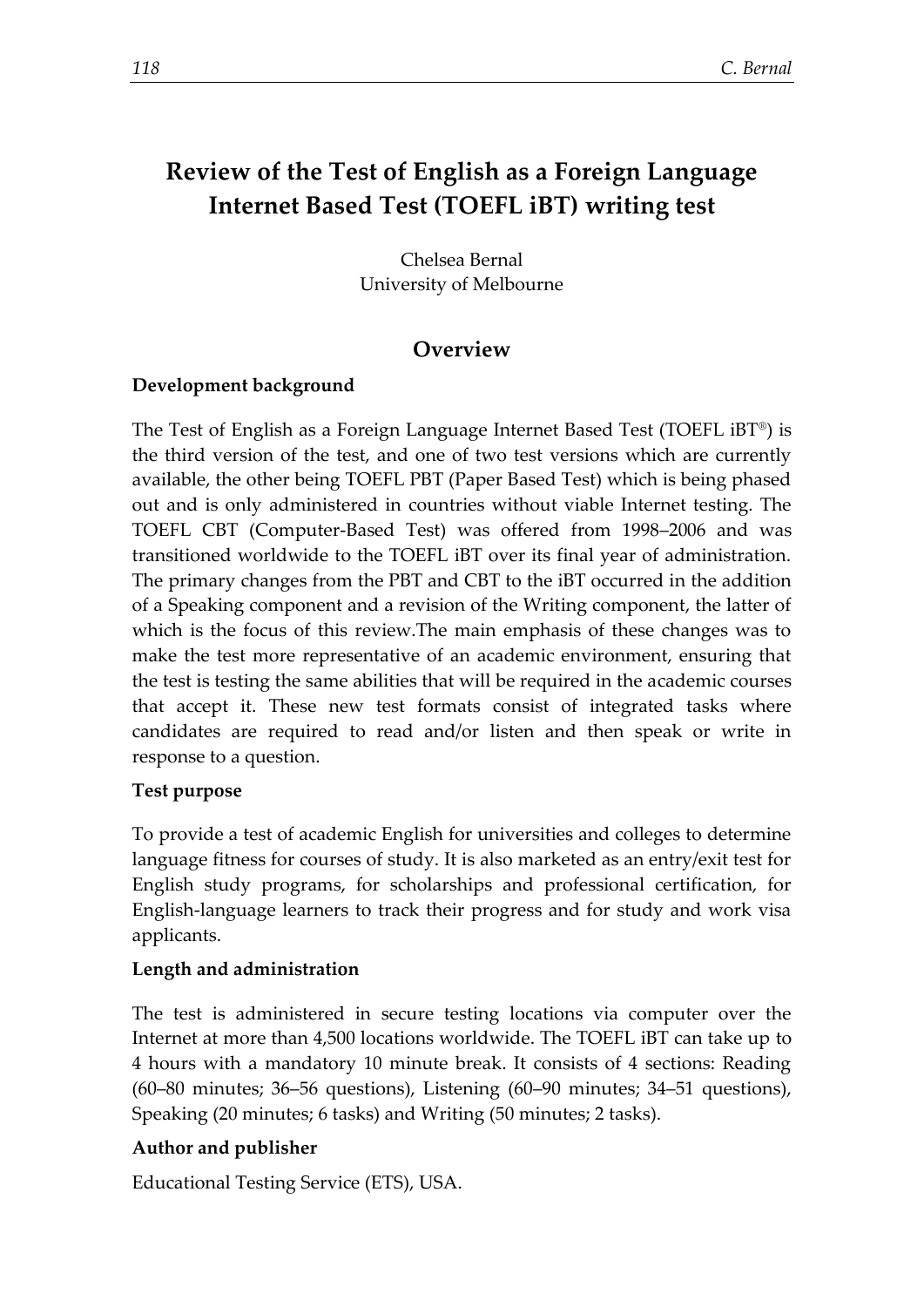## **Information available**

The ETS website [\(http://www.ets.org/toefl/ibt/about\)](http://www.ets.org/toefl/ibt/about) contains pages for test takers, institutions and English programs, providing a range of resources, such as a downloadable bulletin for the test, speaking and writing test scoring rubrics, sample responses and research articles.

## **Price**

Test registration fees vary by country, ranging from USD \$160–\$250.

# **Description**

The TOEFL iBT writing test consists of two parts, takes 50 minutes (20 minutes for task 1 and 30 minutes for task 2) and is the final module of the test. The two tasks represent the kinds of writing assignments that students are likely to encounter in university or college (Enright & Quinlan, 2010). The first task is an *integrated* test design and the second is an *independent* essay response. Each task requires one question to be answered (no options within the tasks). Both are rated on a scale of 0–5 with different rating criteria, these scores are combined and scaled up to a total of 30. Rating is conducted using both human raters and an automated scoring technology, *eRater®.*

# **Task 1: The Reading-Listening-Writing Integrated Task**

This is an innovative design in high-stakes testing, and attempts to simulate the academic environment that the scores will be generalised to. Before receiving the task 1 question, candidates are introduced to two different inputs over three stages (ETS, 2005a). For all three stages, candidates are encouraged to take notes. First they are shown a passage on the computer screen; this image remains on the screen for 3 minutes. The candidate then listens to part of a lecture on the topic they have just read about, while looking at the image of a professor. At the end of this lecture the original reading passage reappears along with a task rubric and question. The passage remains on-screen for the duration of the task and it is from this point that the 20 minutes begin. Candidates are informed that their response will be judged on both the writing quality and how well they related the relationship between the reading and the lecture. Guidelines, rather than mandates, for word limits are given: 150–225 words.

# **Task 2: The Independent Writing Task**

This task requires an opinion to be expressed and supported on a given topic (ETS, 2005a). Candidates are advised that they have 30 minutes to plan, write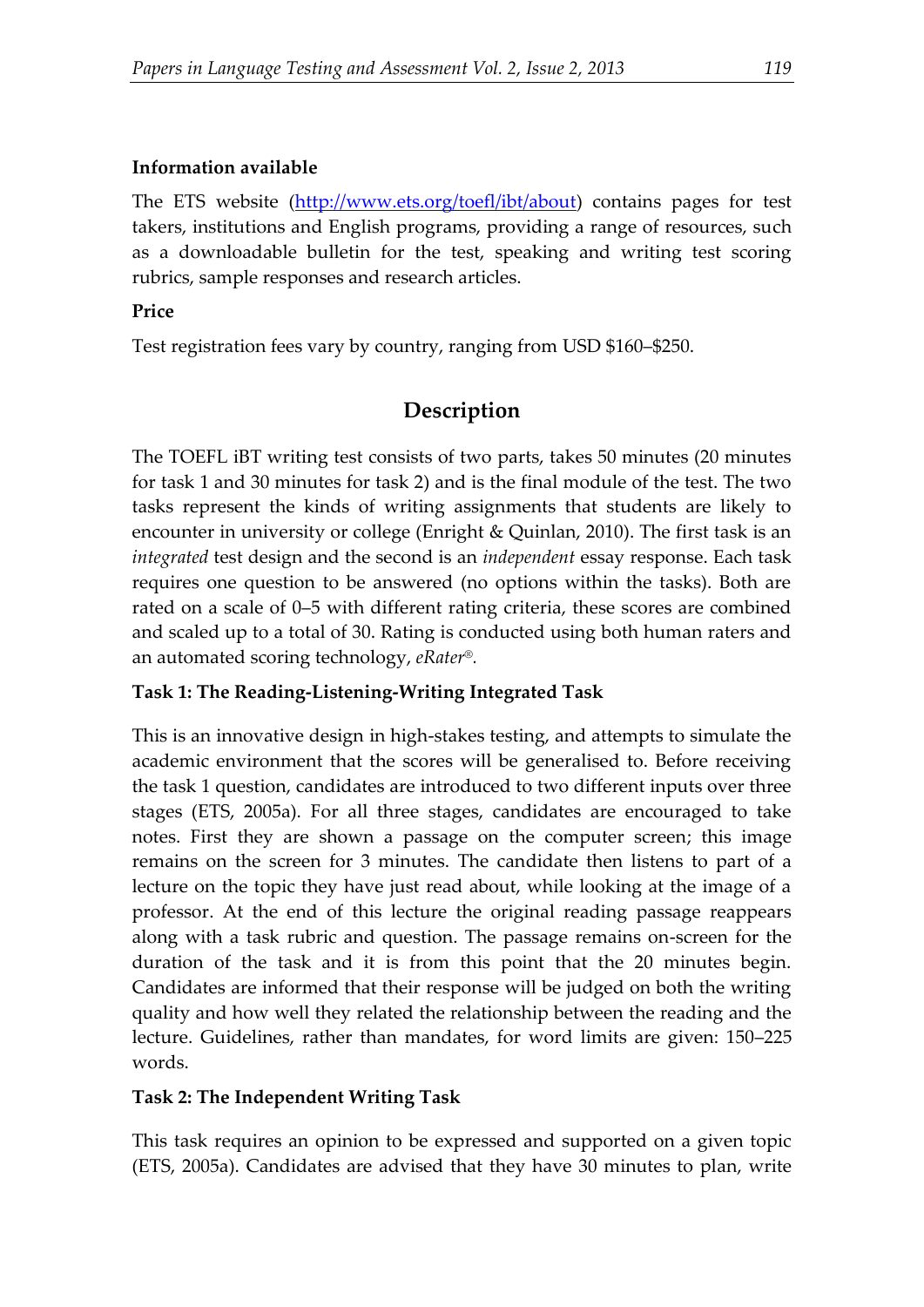and revise the essay, with a guideline of 300 words given. Interestingly, candidates are given less time to write more words than in a comparable task in other high-stakes tests. For example, in the essay writing task (Task 2) of the International English Language Testing System (IELTS), candidates are given 40 minutes to write a minimum of 250 words (UCLES, 2013), while in the University of Cambridge Local Examinations Syndicate's (UCLES) First Certificate in English and Certificate in Advanced English, allowances of 40 minutes for 120-180 words (UCLES, 2012a, p. 18) and 45 minutes for 220–260 words (UCLES, 2012b, p. 22) are given for the essay task. However, Hale (1992) investigated writing performance under two time conditions, 30 and 45 minutes, for the Test of Written English (TWE), the precursor to the TOEFL iBT Independent Writing Task, and found that although candidates scored higher on the second condition, their rank order for the two conditions remained relatively the same. This finding is supported by Powers and Fowles (1997) who found that a time increase from 40 minutes to 60 minutes for the Graduate Record Examination (GRE) essay task made no difference to the meaning of the score, and also by Elder, Knoch and Zhang (2009) who have shown, at least in a diagnostic English language assessment environment, that the amount of time allocated for a writing test does not affect the validity and reliability of a candidate's score (when the time given is reduced from 55 minutes to 30 minutes in a 300-word essay task).

#### **Rating**

The two TOEFL iBT writing test tasks are rated twice independently. The public version of both the integrated and the independent writing rubrics (ETS, 2004; see Appendix I and II) depict a 6-point holistic scale where 0 is assigned for responses that are completely off-topic, copied, blank or not in English. Both scoring rubrics show clear distinctions between levels and also solid exceptions and reasoning for awarding penalties.

The integrated writing rubric is primarily characterised by the ability to incorporate accurate information from the lecture and relate this to the reading. As you descend through the levels, the amount of lecture-specific accuracy required also decreases. A key distinguisher at levels 1, 2 and 3 are clear ceiling indicators, which would presumably prevent a response from being given a higher score. The indicators relate to lexis, syntax, omission or misrepresentation of key points. Distinctions are made between all levels in the areas of selecting the information presented, the coherence and precision of the presentation of the information, and in the syntactic and lexical error density.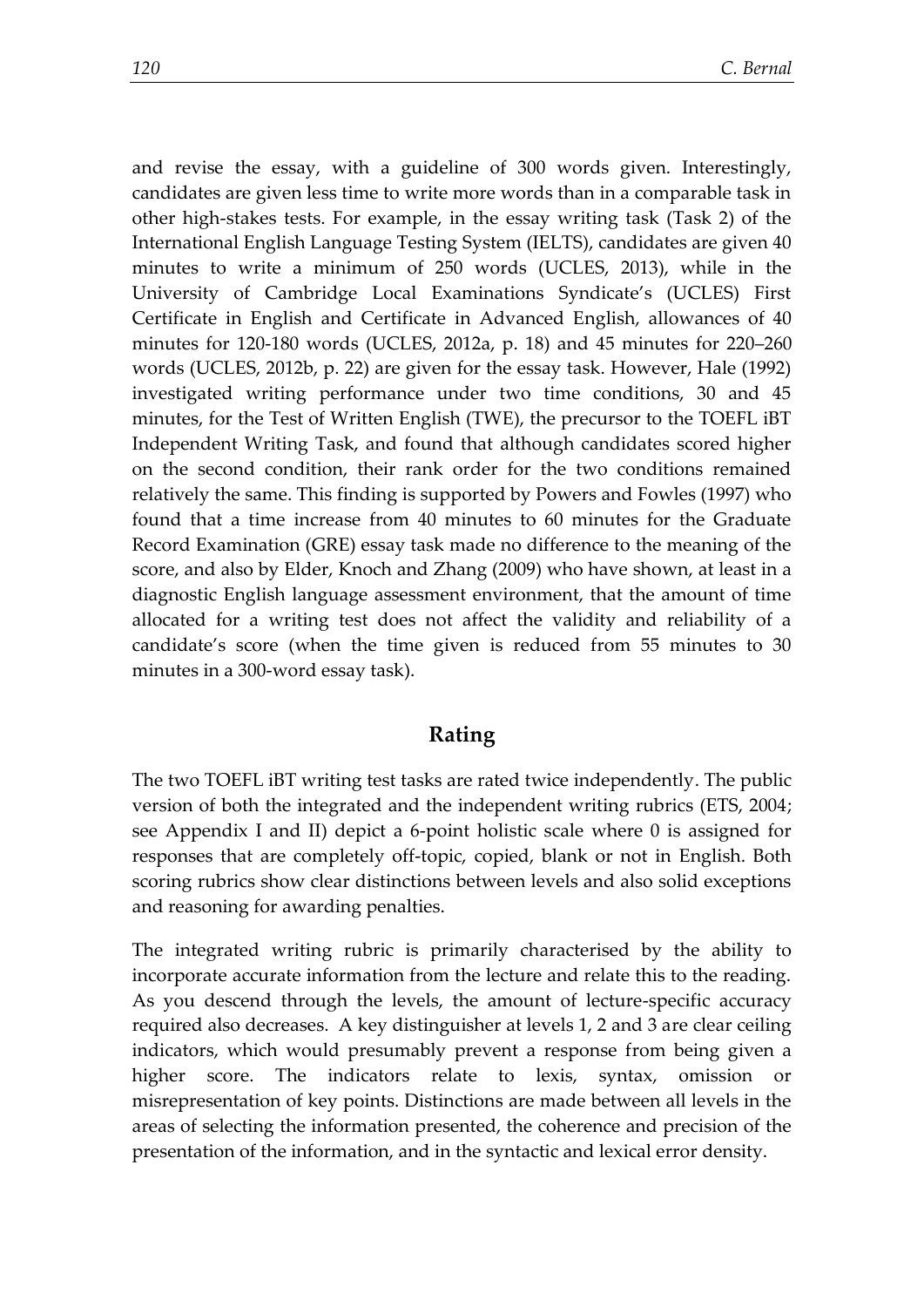The independent writing rubric contains positive statements referring to accomplishments at the higher levels of 4 and 5, positive and negative at level 3 and negative statements referring to weaknesses and flaws at levels 1 and 2. All levels have standards related to task response, argument development, essay structure, syntax and lexis, but these may be grouped together or separated out depending on the level. Syntax and lexis for instance are combined into one standard in levels 1, 4 and 5, separated into one standard for range and another for accuracy at level 3 and broken down into syntax and lexis at level 2. Each level shows a clear characterisation, which distinguishes it from the levels on either side of it.

The scoring of the TOEFL iBT writing tasks is conducted online by trained raters working within a centralised, internet-based scoring network which enables real time monitoring of rater performance by trained scoring leaders. Since November 2010, the tasks have been marked by both a human rater and an automated scoring technology developed by ETS, *eRater* (Haberman, 2011). The score awarded for each task is a combination of these two ratings. For the integrated task, the human rating makes the greater contribution to the final score.

#### **Where does TOEFL iBT sit in the CEFR?**

In 2008 standard setting was performed on the TOEFL iBT to map minimum cut scores from the TOEFL iBT onto the Common European Framework of Reference (CEFR). Using four rounds of cross-panel mean judgements, the cut scores in Table 1 were established (Tannenbaum & Wylie, 2008); you can see the score equivalences for both the individual writing test (out of a total of 30), and for the overall score (out of 120).

| <b>Table 1.TOEFL iBT cut scores on the CEFR Levels</b> |                            |                     |
|--------------------------------------------------------|----------------------------|---------------------|
| <b>CEFR Levels</b>                                     | <b>Writing Test Scores</b> | Overall TOEFL Score |
| A1                                                     | $0 - 10$                   | $0 - 56$            |
| A <sub>2</sub>                                         | $11 - 16$                  |                     |
| <b>B1</b>                                              | $17 - 20$                  | 57-86               |
| B <sub>2</sub>                                         | $21 - 27$                  | 87-109              |
| C1                                                     | 28-30                      | 110-120             |
| C <sub>2</sub>                                         |                            |                     |

**Table 1**.TOEFL iBT cut scores on the CEFR Levels

#### **How reliable are the TOEFL iBT Writing scores?**

Field tests on the TOEFL iBT test indicate that writing scores have the most variance in terms of the difference between the score received by the candidate, and their actual ability. In their standard setting notebook, ETS (2005b) describes the difference between a candidate's "true" ability, versus that elicited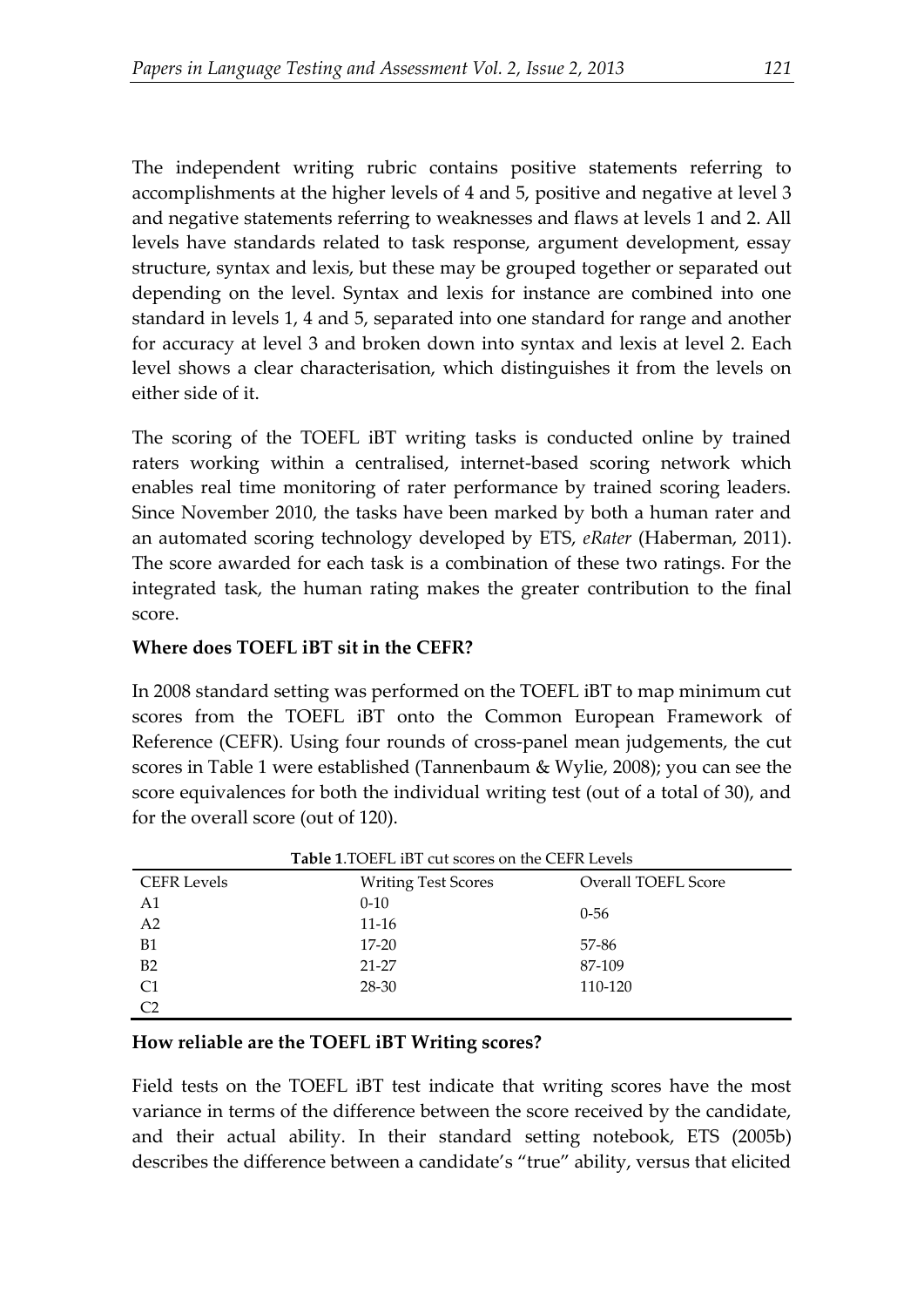by the test, stating that there is a 68% likelihood that a "true" score will be 3.06 points higher or lower than that received (1 standard error of measurement – SEM), and at 95% confidence, the score varies by 6.12 points (2 SEMs) on either side. This means that a candidate's writing could be rated as being Fair (17-23) with a 95% likelihood that their "true" score lies anywhere between Limited (0– 16) and Good (24–30).

### **Strengths and weaknesses**

#### **Construct-specific**

In the design phase the primary concern was that the tasks must represent writing which is integral to university or college contexts (Cumming, Kantor, Powers, Santos & Taylor, 2000). This has been borne out in the development of the integrated writing task, which has clearly been modelled on an academic classroom environment. And although a university student is rarely called on to write a 300-word essay in 30 minutes without reference to other sources (Weigle, 2002), it has been argued that this form of writing does allow the candidate to show language, structure and reasoning abilities that would be required in an educational setting (Enright & Quinlan, 2010). Although concern may be raised at what is really being tested in an integrated task, Sawaki, Stricker and Oranje (2009) investigated this and found that the TOEFL iBT integrated task defines the construct well and is not influenced by other factors.

#### **Score reliability**

Although the marking rubric clearly delineates discrete levels, which differentiate candidates, from a stakeholder perspective, this does not necessarily translate into a reliable evaluation of a candidate's actual writing ability. The variability of 12.24 points at 95% confidence (2 SEMs) when related to the writing test score is a serious limitation in its claim for reliability, especially when the scores for the other three modules have a variability of 9.16- 9.2 (2 SEMs). In the standard setting facilitator notebook, ETS (2005b) states that extraneous factors, such as fatigue, the content of the test tasks, or the testing environment could be the cause, but perhaps further research and testing should be conducted to determine why writing is affected more by these factors than the other three modules. This has already begun, at least in the area of task content, with Cho, Rijmen and Novák's (2013) research into the influence of the task prompt on writing performance. However, an investigation into factors such as the testing order (which places writing at the end), the inclusion of more breaks (to determine if it is purely an issue of fatigue), and a revisit of the marking rubric is certainly warranted. If the rubric were scaled on a larger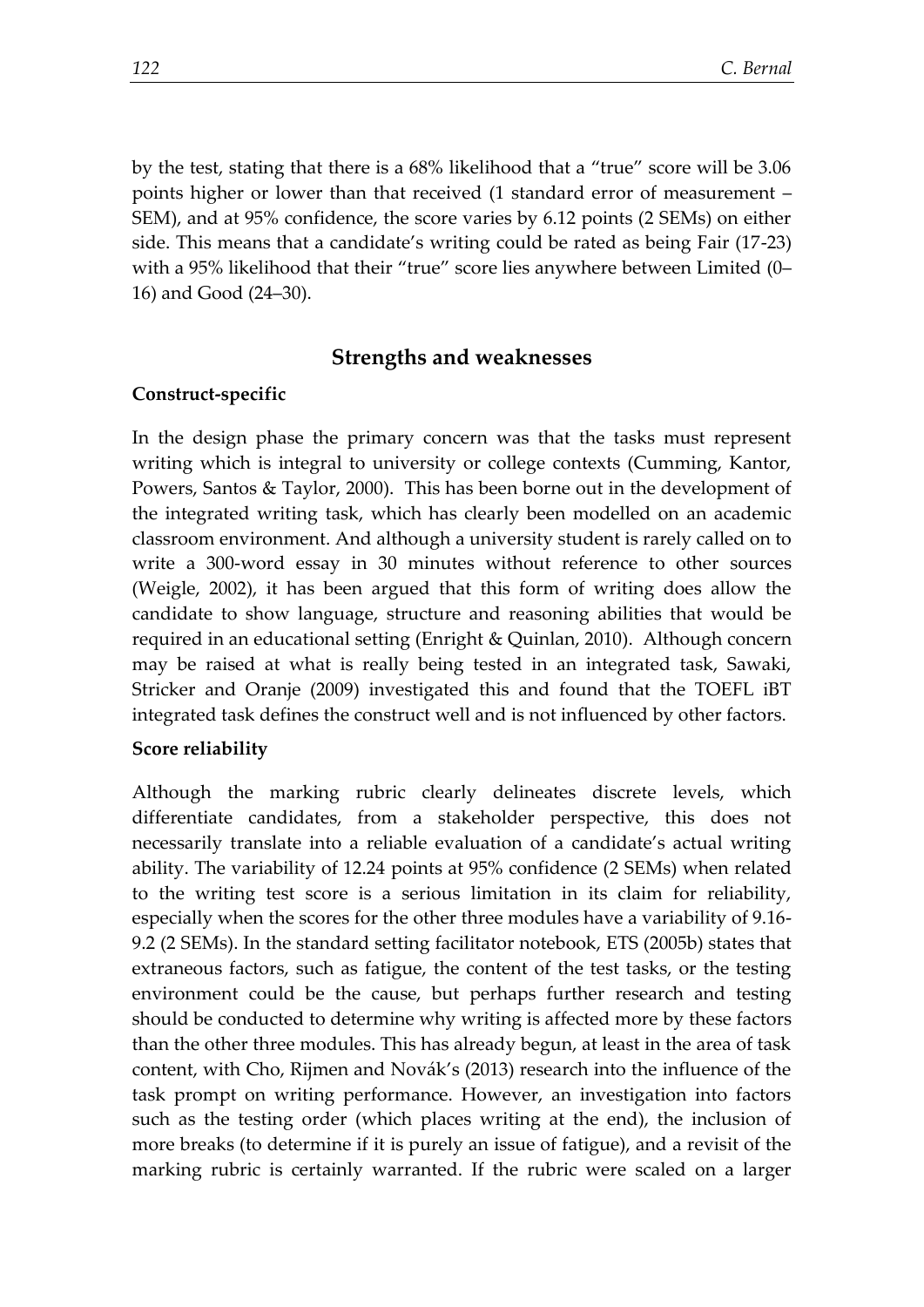number of discrete levels, for instance, this may allow for less variation. Or it could be that a change needs to occur in the type of rating scale used, a move from a holistic scale to an analytic one, allowing for a more complete understanding of a candidate's writing ability. However, a review of the most recent research publications on the ETS site shows that the main focus areas, at least in terms of the writing test, are: *eRater* and research into automated scoring (e.g. Attali, Lewis & Steier, 2012; Enright & Quinlan, 2010; Monaghan & Bridgeman, 2005; Weigle, 2010), construct and score validity (e.g. Biber & Gray, 2013; Plakans & Gebril, 2013), and task characteristics (e.g. Cho, Rijmen & Novák, 2013).

### **Computer and Internet based**

There are many advantages of a computer based test, such as increased security of live materials and easy administration, but the primary benefit is that you don't need to use handwriting recognition software for response analysis. Responses are typed directly into the computer, becoming analysable, either for scoring or to detect plagiarism. Many arguments have been made on the cost and time efficiency (Enright & Quinlan, 2010; Weigle, 2010) and greater accuracy (Attali, Lewis & Steier, 2012) of technology to rate writing and speaking and this is clearly an ETS priority. It is good to see, then, that appropriate steps are being taken to truly refine, test and develop the *eRater* system through years of research, rather than compromising the integrity of the testing system by introducing a fully automated system too early.

However, computer-testing brings other issues of contention: Internet speed, candidate age, keyboard knowledge and individual typing speed. According to Weigle (2002), in the TOEFL CBT, candidates were allowed to respond either by computer or by hand, but no reference is made to this in the 2013–2014 Bulletin (ETS, 2013).

#### **Summary**

The TOEFL iBT Writing test is clearly an exceptional addition to, and revision of, the original TOEFL test. The addition of the integrated task produces scores which have the potential to more accurately reflect the needs of its intended users, though a research focus on lowering the variability between actual and awarded writing test scores would certainly benefit both test takers and stakeholders. It is undeniably an incredibly well-supported test, both in terms of the materials and information provided on the website, and in regard to the research and development teams at ETS, although this is certainly hoped for, and expected, in a high-stakes test of its worth.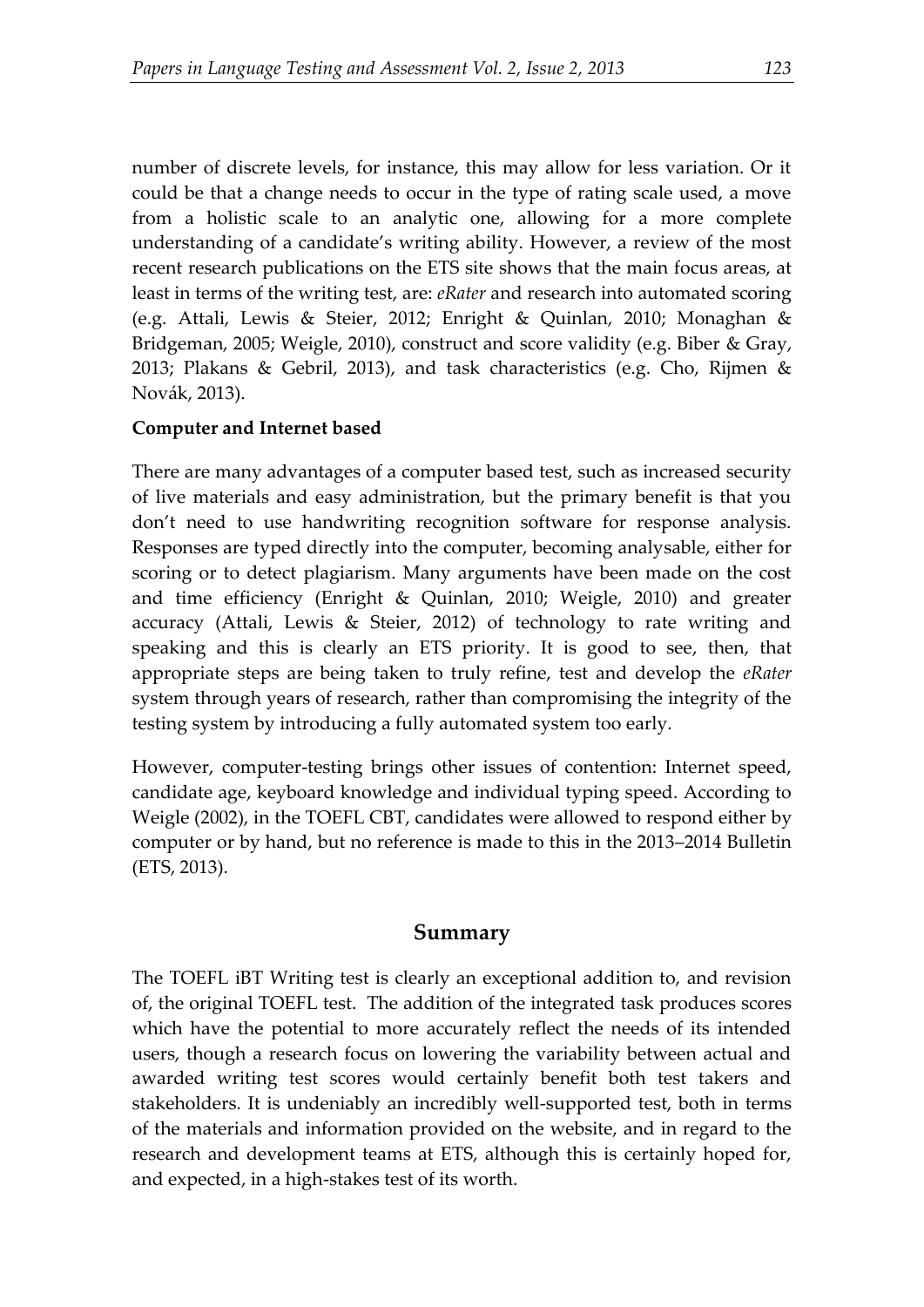#### **References**

- Attali, Y., Lewis, W., & Steier, M. (2013). Scoring with the computer: Alternative procedures for improving the reliability of holistic essay scoring. *Language Testing, 30*(1), 125–141. doi:10.1177/0265532212452396.
- Biber, D., & Gray, B. (2013). *Discourse characteristics of writing and speaking task types on the TOEFL iBT® Test: A lexico-grammatical analysis* (TOEFL iBT Report No. iBT-19). Princeton, NJ: ETS. Retrieved from [http://www.ets.org/Media/Research/pdf/RR-13-04.pdf.](http://www.ets.org/Media/Research/pdf/RR-13-04.pdf)
- Cho, Y., Rijmen, F., & Novak, I. (2013). Investigating the effects of prompt characteristics on the comparability of TOEFL iBT™ integrated writing tasks. *Language Testing,30*(4), 513–534. doi:http://dx.doi.org/10.1177/0265532213478796.
- Cumming, A., Kantor, R., Powers, D., Santos, T., & Taylor, C. (2000). *TOEFL 2000 writing framework: A working paper* (TOEFL Monograph Series RM-00-05, TOEFL-MS-18). ETS. Retrieved from [http://www.ets.org/research/policy\\_research\\_reports/publications/report](http://www.ets.org/research/policy_research_reports/publications/report/2000/icix) [/2000/icix.](http://www.ets.org/research/policy_research_reports/publications/report/2000/icix)
- Elder, C., Knoch, U., & Zhang, R. (2009). Diagnosing the support needs of second language writers: Does the time allowance matter? *TESOL Quarterly, 43*(2), 351–360. doi:10.1002/j.1545-7249.2009.tb00178.x.
- Enright, M. K., & Quinlan, T. (2010). Complementing human judgment of essays written by English language learners with e-rater® scoring. *Language Testing, 27*(3), 317–334. doi:10.1177/0265532210363144
- ETS. (2004). *iBT/Next generation TOEFL test integrated/independent writing rubrics (scoring standards).* Princeton, NJ: Educational Testing Service. Retrieved from [http://www.ets.org/Media/Tests/TOEFL/pdf/Writing\\_Rubrics.pdf.](http://www.ets.org/Media/Tests/TOEFL/pdf/Writing_Rubrics.pdf)
- ETS. (2005a). *TOEFL® iBT writing sample responses*. Princeton, NJ: Educational Testing Service. Retrieved from [http://www.ets.org/Media/Tests/TOEFL/pdf/ibt\\_writing\\_sample\\_respon](http://www.ets.org/Media/Tests/TOEFL/pdf/ibt_writing_sample_responses.pdf) [ses.pdf.](http://www.ets.org/Media/Tests/TOEFL/pdf/ibt_writing_sample_responses.pdf)
- ETS. (2005b). *TOEFL iBT standard setting facilitator notebook*. Princeton, NJ: Educational Testing Service. Retrieved from [http://www.ets.org/Media/Tests/TOEFL/pdf/setting\\_final\\_scores.pdf.](http://www.ets.org/Media/Tests/TOEFL/pdf/setting_final_scores.pdf)
- ETS. (2013). *2013*–*2014 Information and registration bulletin TOEFL iBT test.* Princeton, NJ: Educational Testing Service. Retrieved from [http://www.ets.org/s/toefl/pdf/toefl\\_ibt\\_bulletin\\_2013-14.pdf.](http://www.ets.org/s/toefl/pdf/toefl_ibt_bulletin_2013-14.pdf)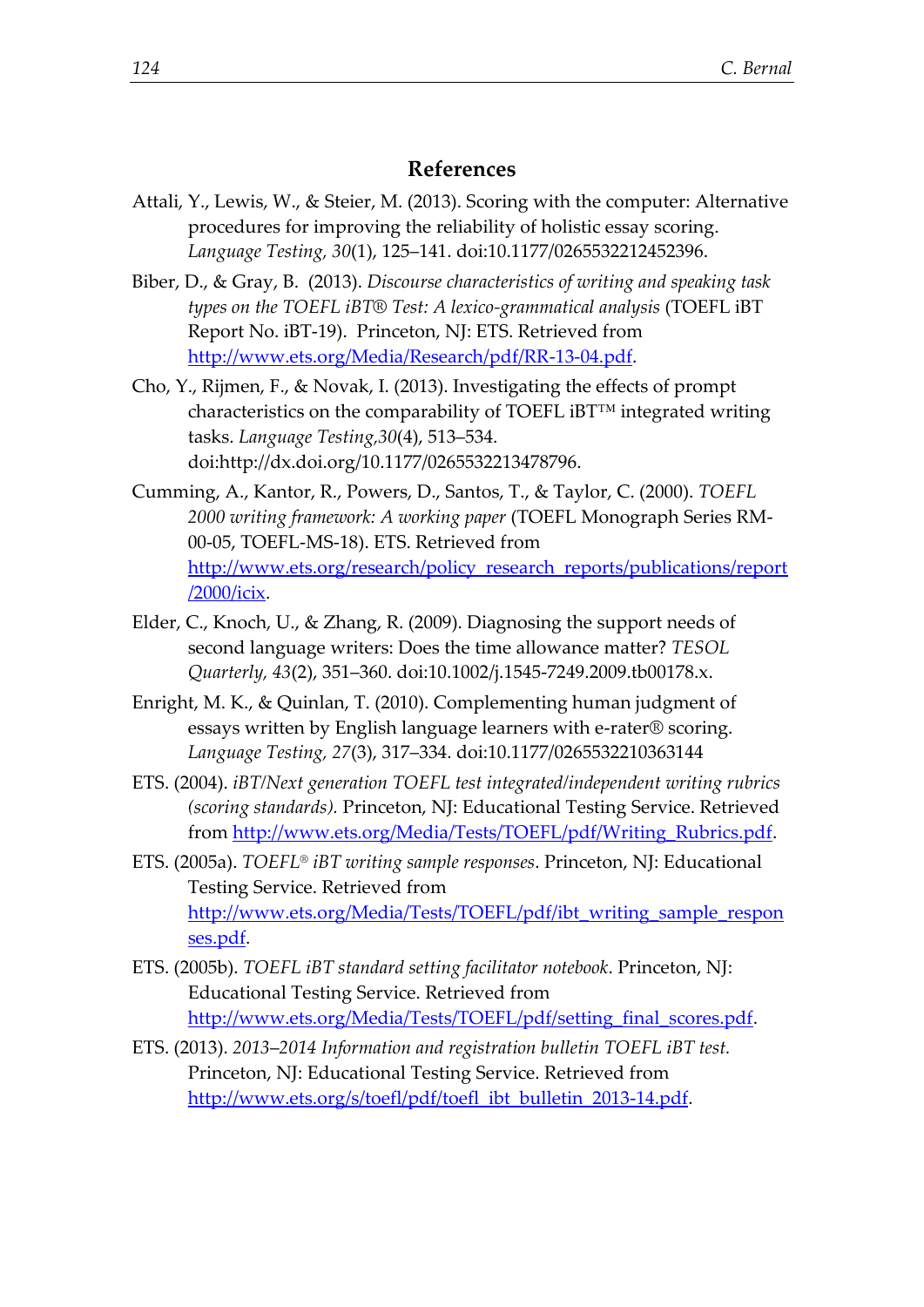- Haberman, S. (2011). *Use of e-rater® in scoring of the TOEFL iBT® writing test.* (ETS Research Report ETS RR-11-25). Princeton, NJ: Educational Testing Service. Retrieved from [http://www.ets.org/Media/Research/pdf/RR-11-](http://www.ets.org/Media/Research/pdf/RR-11-25.pdf) [25.pdf.](http://www.ets.org/Media/Research/pdf/RR-11-25.pdf)
- Hale, G. (1992). *Effects of amount of time allocated on the test of written English.* (Research Report No. 92–27). Princeton, NJ: Educational Testing Service. Retrieved from [http://www.ets.org/Media/Research/pdf/RR-92-27.pdf.](http://www.ets.org/Media/Research/pdf/RR-92-27.pdf)
- Monaghan, W., & Bridgeman, B. (2005). *E-rater® as a quality control on human scores* (R&D Connections). ETS. Retrieved from [http://www.ets.org/research/policy\\_research\\_reports/publications/period](http://www.ets.org/research/policy_research_reports/publications/periodical/2005/cwyf) [ical/2005/cwyf.](http://www.ets.org/research/policy_research_reports/publications/periodical/2005/cwyf)
- Powers, D. E., & Fowles, M. E. (1997). *Effects of applying different time limits to a proposed GRE writing test.* (GRE Board Research Report No. 93-26cR: ETS Research Report 96–28) Princeton, NJ: Educational Testing Service. Retrieved from [http://www.ets.org/Media/Research/pdf/GREB-93-](http://www.ets.org/Media/Research/pdf/GREB-93-26CR.pdf) [26CR.pdf.](http://www.ets.org/Media/Research/pdf/GREB-93-26CR.pdf)
- Plakans, L., & Gebril, A. (2013). Using multiple texts in an integrated writing assessment: Source text use as a predictor of score. *Journal of Second Language Writing, 22*(3), 217–230. doi:http://dx.doi.org/10.1016/j.jslw.2013.02.003.
- Sawaki, Y., Stricker, L. J., & Oranje, A. H. (2009). Factor structure of the TOEFL internet-based test. *Language Testing, 26*(1), 005–030. doi:10.1177/0265532208097335.
- Tannenbaum, R. J., & Wylie, E. C. (2008). *Linking English-language test scores onto the common European framework of reference: An application of standardsetting methodology* (TOEFL iBT Research Report TOEFL iBT-06). ETS. Retrieved from [http://www.ets.org/research/policy\\_research\\_reports/publications/report](http://www.ets.org/research/policy_research_reports/publications/report/2008/hspt) [/2008/hspt.](http://www.ets.org/research/policy_research_reports/publications/report/2008/hspt)
- UCLES (2012a). *Cambridge English advanced: Certificate in advanced English (CAE) CEFR level C1: Handbook for teachers.* University of Cambridge ESOL Examinations. Cambridge, UK. Retrieved from [https://www.teachers.cambridgeesol.org/ts/digital](https://www.teachers.cambridgeesol.org/ts/digital%20Assets/117408_CambridgeEnglish_Advanced_CAE_Handbook.pdf)  [Assets/117408\\_CambridgeEnglish\\_Advanced\\_CAE\\_Handbook.pdf](https://www.teachers.cambridgeesol.org/ts/digital%20Assets/117408_CambridgeEnglish_Advanced_CAE_Handbook.pdf)
- UCLES (2012b). *Cambridge English first: First certificate in English (FCE) CEFR level B2: Handbook for teachers.* University of Cambridge ESOL Examinations. Cambridge, UK. Retrieved from [https://www.teachers.cambridgeesol.org/ts/digitalAssets/117578\\_](https://www.teachers.cambridgeesol.org/ts/digitalAssets/117578_%20Cambridge_English_First_FCE_Handbook.pdf)  [Cambridge\\_English\\_First\\_FCE\\_Handbook.pdf](https://www.teachers.cambridgeesol.org/ts/digitalAssets/117578_%20Cambridge_English_First_FCE_Handbook.pdf)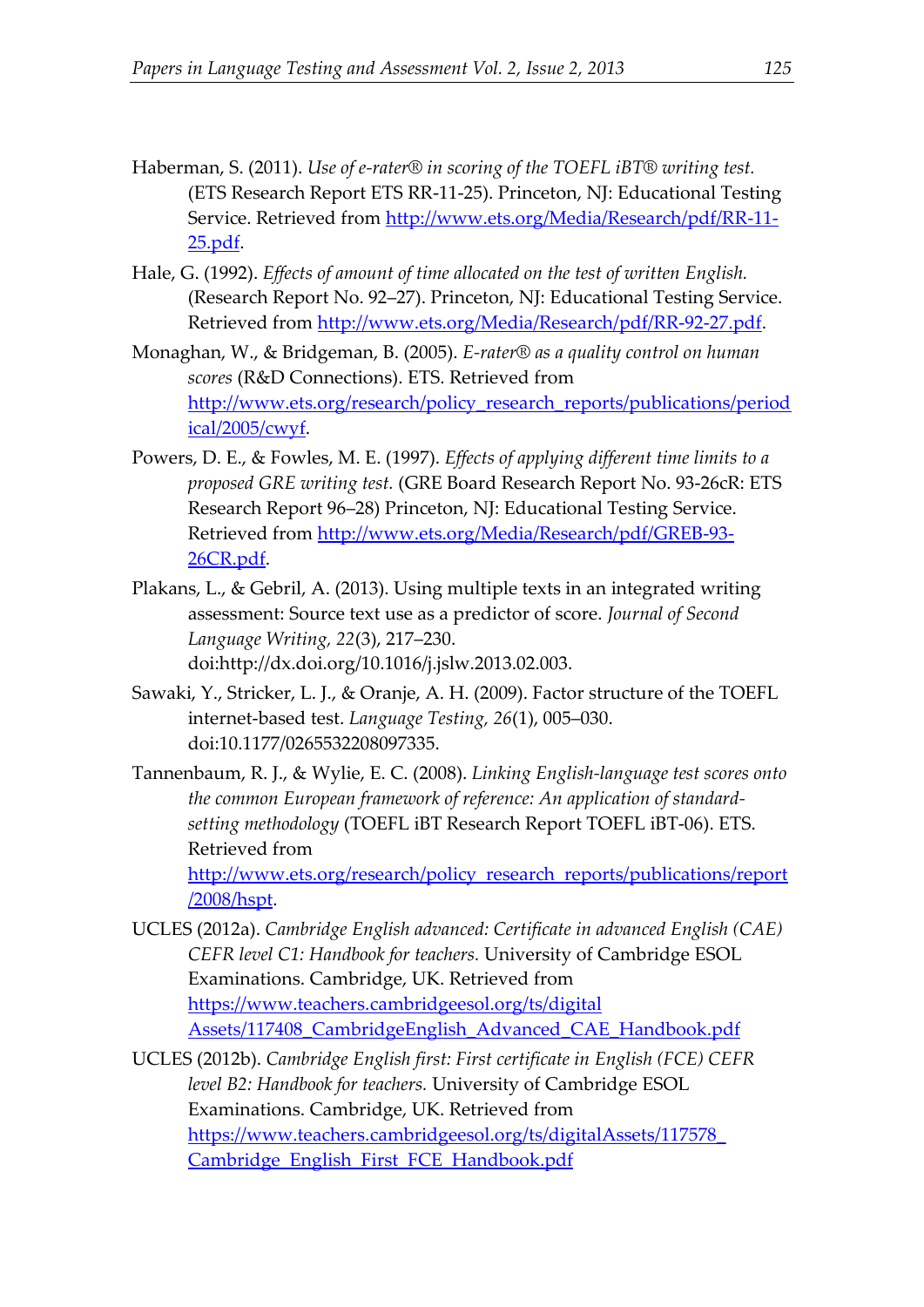- UCLES (2013). *IELTS: Information for candidates.* Cambridge, UK. Retrieved from [http://www.ielts.org/pdf/Information%20for%20Candidates\\_2013.pdf](http://www.ielts.org/pdf/Information%20for%20Candidates_2013.pdf)
- Weigle, S. C. (2002). *Assessing writing*. Cambridge: Cambridge University Press.
- Weigle, S. C. (2010). Validation of automated scores of TOEFL iBT tasks against non-test indicators of writing ability. *Language Testing, 27*(3), 335–353. doi:10.1177/0265532210364406.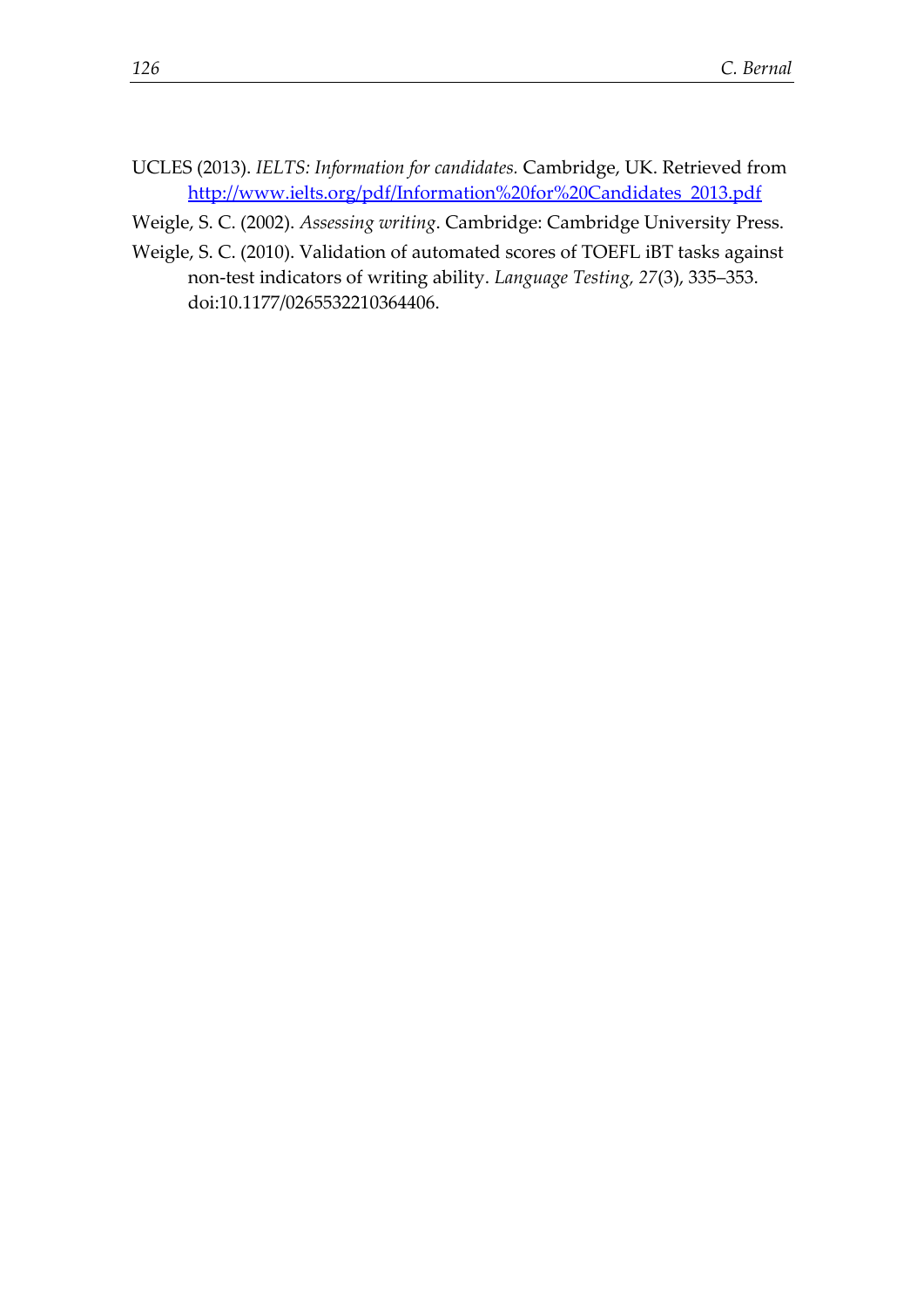(ETS)

# **Appendix I: TOEFL iBT Integrated writing rubrics**

**iBT/Next Generation TOEFL Test**<br>Integrated Writing Rubrics (Scoring Standards) TOEFL.

| <b>Score</b>   | <b>Task Description</b>                                                                                                                                                                                                                                                                                                                                                                                                                                                                                                                                                                                                                                                                                                                                                                                                                                          |
|----------------|------------------------------------------------------------------------------------------------------------------------------------------------------------------------------------------------------------------------------------------------------------------------------------------------------------------------------------------------------------------------------------------------------------------------------------------------------------------------------------------------------------------------------------------------------------------------------------------------------------------------------------------------------------------------------------------------------------------------------------------------------------------------------------------------------------------------------------------------------------------|
| 5              | A response at this level successfully selects the important information from the lecture and coher-<br>ently and accurately presents this information in relation to the relevant information presented in<br>the reading. The response is well organized, and occasional language errors that are present do<br>not result in inaccurate or imprecise presentation of content or connections.                                                                                                                                                                                                                                                                                                                                                                                                                                                                   |
| 4              | A response at this level is generally good in selecting the important information from the lecture<br>and in coherently and accurately presenting this information in relation to the relevant information<br>in the reading, but it may have minor omission, inaccuracy, vagueness, or imprecision of some<br>content from the lecture or in connection to points made in the reading. A response is also scored<br>at this level if it has more frequent or noticeable minor language errors, as long as such usage<br>and grammatical structures do not result in anything more than an occasional lapse of clarity or in<br>the connection of ideas.                                                                                                                                                                                                         |
| 3              | A response at this level contains some important information from the lecture and conveys some<br>relevant connection to the reading, but it is marked by one or more of the following:<br>• Although the overall response is definitely oriented to the task, it conveys only vague, global,<br>unclear, or somewhat imprecise connection of the points made in the lecture to points made<br>in the reading.<br>• The response may omit one major key point made in the lecture.<br>• Some key points made in the lecture or the reading, or connections between the two, may<br>be incomplete, inaccurate, or imprecise.<br>• Errors of usage and/or grammar may be more frequent or may result in noticeably vague<br>expressions or obscured meanings in conveying ideas and connections.                                                                   |
| $\overline{2}$ | A response at this level contains some relevant information from the lecture, but is marked by sig-<br>nificant language difficulties or by significant omission or inaccuracy of important ideas from the<br>lecture or in the connections between the lecture and the reading; a response at this level is<br>marked by one or more of the following:<br>• The response significantly misrepresents or completely omits the overall connection between<br>the lecture and the reading.<br>• The response significantly omits or significantly misrepresents important points made in<br>the lecture.<br>• The response contains language errors or expressions that largely obscure connections or<br>meaning at key junctures, or that would likely obscure understanding of key ideas for a reader<br>not already familiar with the reading and the lecture. |
| 1              | A response at this level is marked by one or more of the following:<br>• The response provides little or no meaningful or relevant coherent content from the lecture.<br>• The language level of the response is so low that it is difficult to derive meaning.                                                                                                                                                                                                                                                                                                                                                                                                                                                                                                                                                                                                  |
| $\mathbf{0}$   | A response at this level merely copies sentences from the reading, rejects the topic or is other-<br>wise not connected to the topic, is written in a foreign language, consists of keystroke characters,<br>or is blank.                                                                                                                                                                                                                                                                                                                                                                                                                                                                                                                                                                                                                                        |

Copyright @ 2004 by Educational Testing Service. All rights reserved.